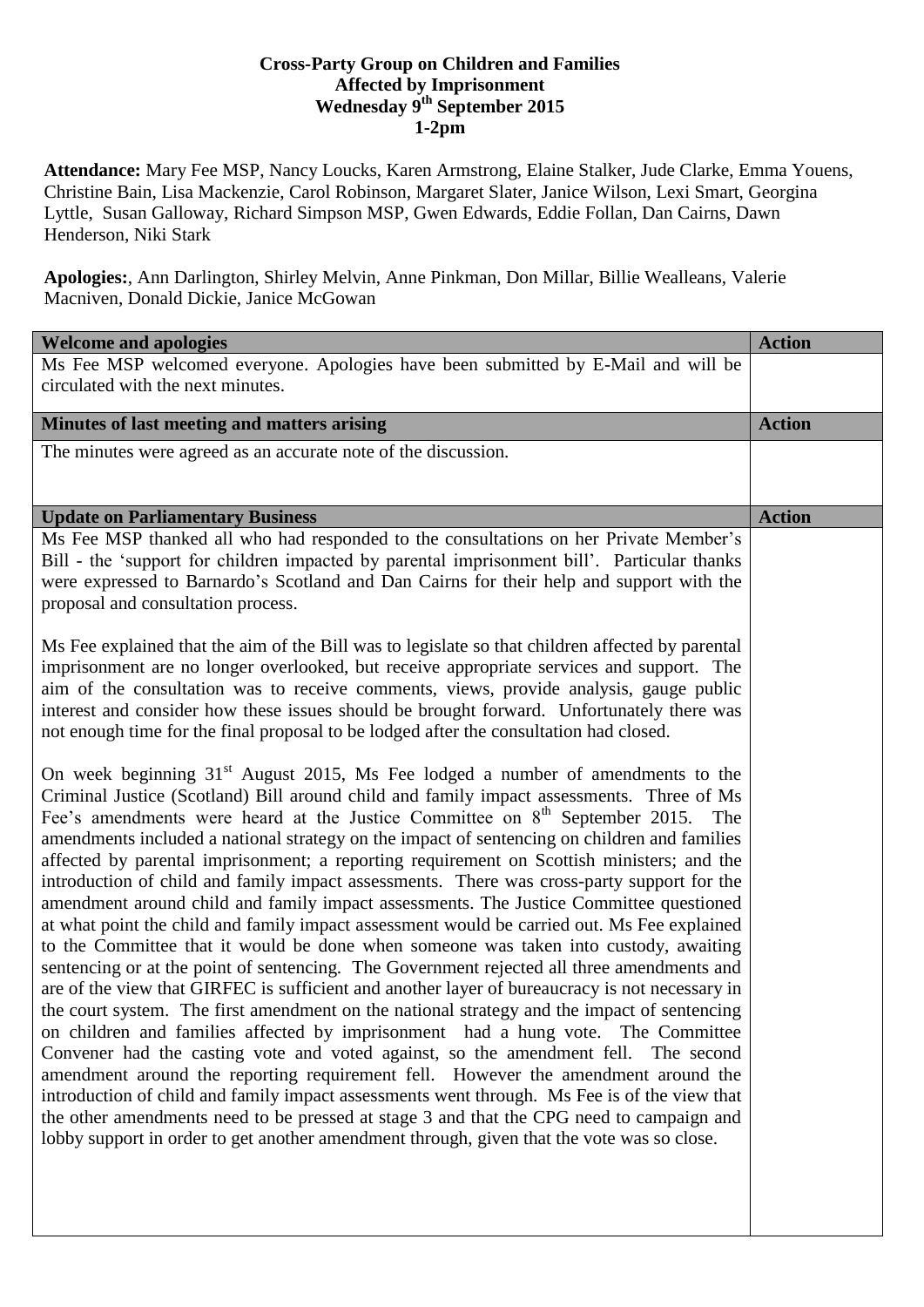## **Child & Family Impact Assessments Action Action Action Action Action Action**

The published summary of consultation responses can be found on the Scottish Parliament website, Ms Fee's website, Barnardo's website, individual copies of the consultation are available from Dan Cairns.

Ms Fee highlighted the main points of the consultation. There were 102 responses, 82 from individuals who agreed with the proposal, 20 were received from organisations and individuals who directly engaged with the questions. 79% of respondents supported the general aims of the Bill. Respondents from interested organisations highlighted deficiencies in current measures such as GIRFEC. The overall support for the bill was positive. The main reason for supporting the bill was that it supported the UNCRC and in particular article two which states that no child should be discriminated against because of the situation of their parents. The main theme running through responses was that the current systems are failing children who have a parent in prison. Several respondents highlighted that criminal justice social work reports are not fit for purpose. Barnardo's fed back that criminal justice social work reports focus on what the family can do for the offender not what the statutory services can do for the family. 42% of respondents raised the issue of remand and the importance of accessing the impact of this on children and families. Ms Fee stated that the area of remand is an area that the CPG could focus on and lobby the Government about.

Some respondents suggested that assessments should be made throughout the criminal justice process, some felt the scope of the bill may be too narrow and the policy intention of providing more support to families as well as children should be made more explicit. The majority of respondents supported the need for child and family impact assessments. Views differed about whether child and family impact assessments be made for each child in the family or one per family. Scottish Courts and Tribunal Services lodged an objection stating that there was no role for SCTS in the process and the proposal would provide additional duties for the courts whose involvement in criminal proceedings ended at the point of sentencing.

The consultation asked for comments and suggestions to changes to the second part of the Bill which would have amended additional support for learning to include children of prisoners as an at risk group. The majority of respondents supported this proposal.

Prof Nancy Loucks asked that the wording of the amendments be circulated to the group. Ms Fee agreed that the amendments and details of the reasons behind them be circulated to CPG members to help them understand them better.

Mr Eddie Follan, Barnardo's acknowledged Ms Fee's achievement in getting the amendment through. Mr Follan said that the amendments that did not go through should be presented again at stage 3. Ms Fee supported with Mr Follan's proposal to keep the campaign going.

Mr Richard Simpson, MSP, agreed that there was support around for the amendments and highlighted the role of publicity and support in making it harder for the government to reverse the amendment. Mr Simpson suggested that the Convener of the CPG write to the government advising that the group had noted their objections and work with the government to addresses them. Ms Fee supported this idea, stating that the main objection from the cabinet secretary on 08/09/15 had been that GIRFEC was sufficient. Ms Fee agreed that a letter be written to the government and have an organised campaign.

Prof Loucks reminded the group that at the last CPG Mark Ballard had agreed to draft a template letter for people to send to MSP's. Prof Loucks stated that it would be useful to circulate the template letter through the CPG. Mr Follan agreed that Barnardo's would undertake the task of drafting a template letter.

**Dan Cairns to circulate amendments to Ms Fee's bill to CPG members**

**CPG Convener to write to Government about objections and how they can be addressed**

**Eddie Follan to direct task of drafting a template letter for**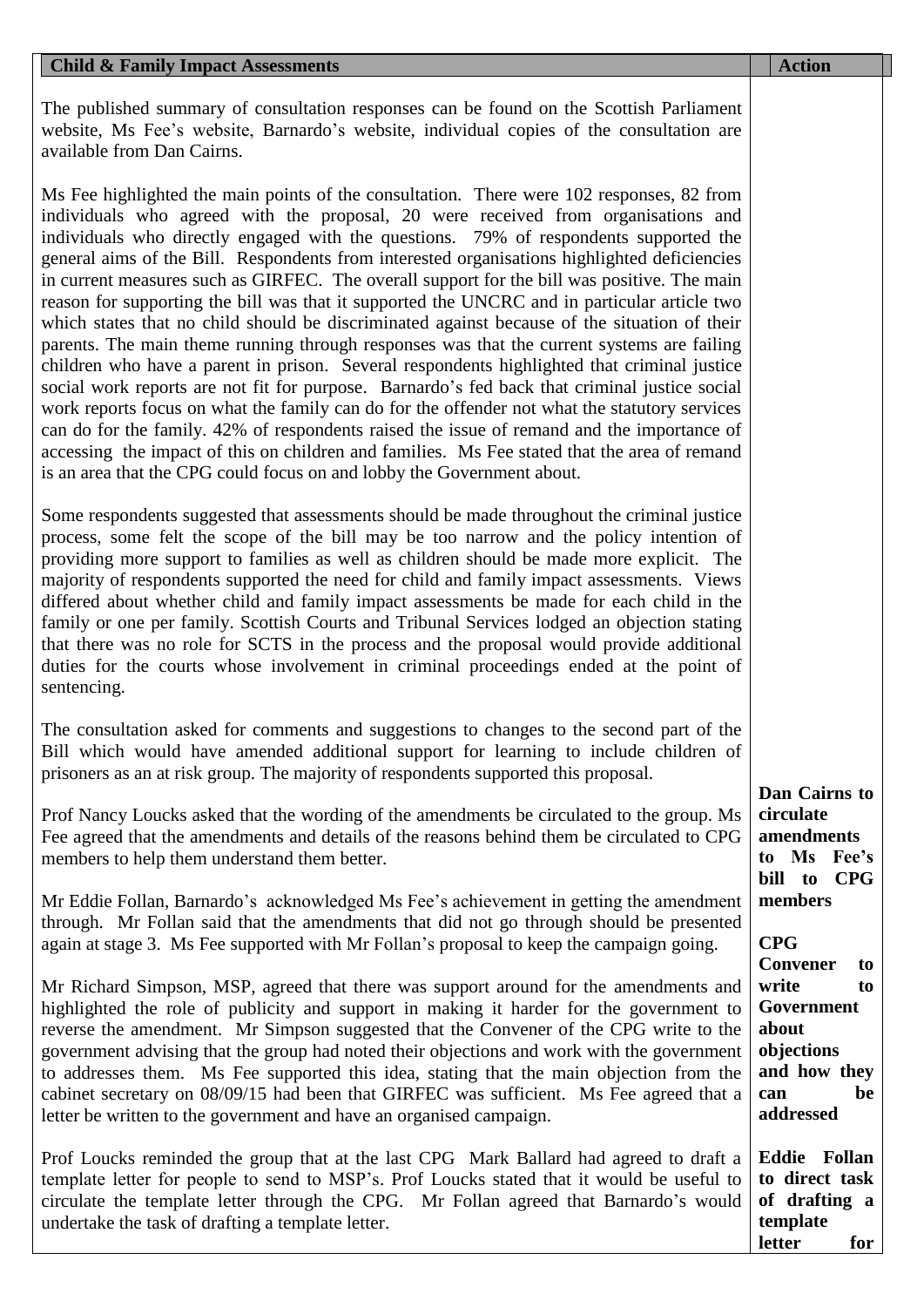## **campaigners**

Ms Fee raised the issue of remand. Particularly how prisoners and families of prisoners on remand are supported. Ms Fee asked the CPG to consider the issue and whether this is a topic that the CPG should get more involved with.

Mr Simpson was invited to discuss health issues. Mr Simpson highlighted serious problems in the area of child and adolescent mental health. First, waiting time targets are not being met by health boards. Secondly, since 2012, 16,500 children referred to Child and Adolescent Mental Health Services by professionals have had their referrals rejected. Mr Simpson has written to the Health Minister to ask what has happened to these children. Mr Simpson stated that within the children rejected there will be some very vulnerable children, and some may be those impacted by parental imprisonment. Mr Simpson asked that anyone who has case studies where referrals have been rejected or not taken up by CAMHS services let him know. Case studies can be used to put pressure on the government about this issue. Third, there have been no additional child psychiatrists appointed since 2008 despite the number of children increasing, referrals increasing and waiting time increasing. Mr Simpson's asked what assessments are being done on children and whether tiers of the CAHMs service are responding, he also asked whether prison related social work services are assessing these children

Prof Loucks responded to Mr Simpson, stating that prison based social workers' remit is around those held in custody. This is where the child and family impact assessments would play a big role as there are a lot of children who will not be assessed. Prof Loucks asked if one of the potential problems with the introduction of child impact assessments is that costs will be increased if more children that need support are identified via the assessment. Ms Fee acknowledged that this would be an issue. Mr Simpson explained that there are varying tiers of the service, which have differing costs and some services may be more accessible than others.

Prof Loucks said that lack of access to mental health services is an example of where services are falling down for children affected by imprisonment, because of both lack of identification and lack of support to refer them on to. Prof Loucks also highlighted that children affected by sibling imprisonment, as well as parental imprisonment, need support.

Ms Susan Galloway, NSPCC Scotland, highlighted the need to think about babies and younger children, who mental health services are not available to. Ms Fee said that these issues that have been raised can be included in campaigns made to the government.

Prof Loucks clarified that the point of the amendment is to make connections between current systems, such as GIRFEC, so that they work at their optimum.

In conclusion to this discussion Ms Fee said that the CPG needed to decide:

- How the CPG lobby?
- Who the CPG lobby?
- What publicity the CPG send out e.g. letters?
- Consider what to do with the amendments that have been rejected.

**CPG members: relevant CAMHS case studies to be forwarded to Mr Simpson**

**CPG members: consider how to progress support for amendments**